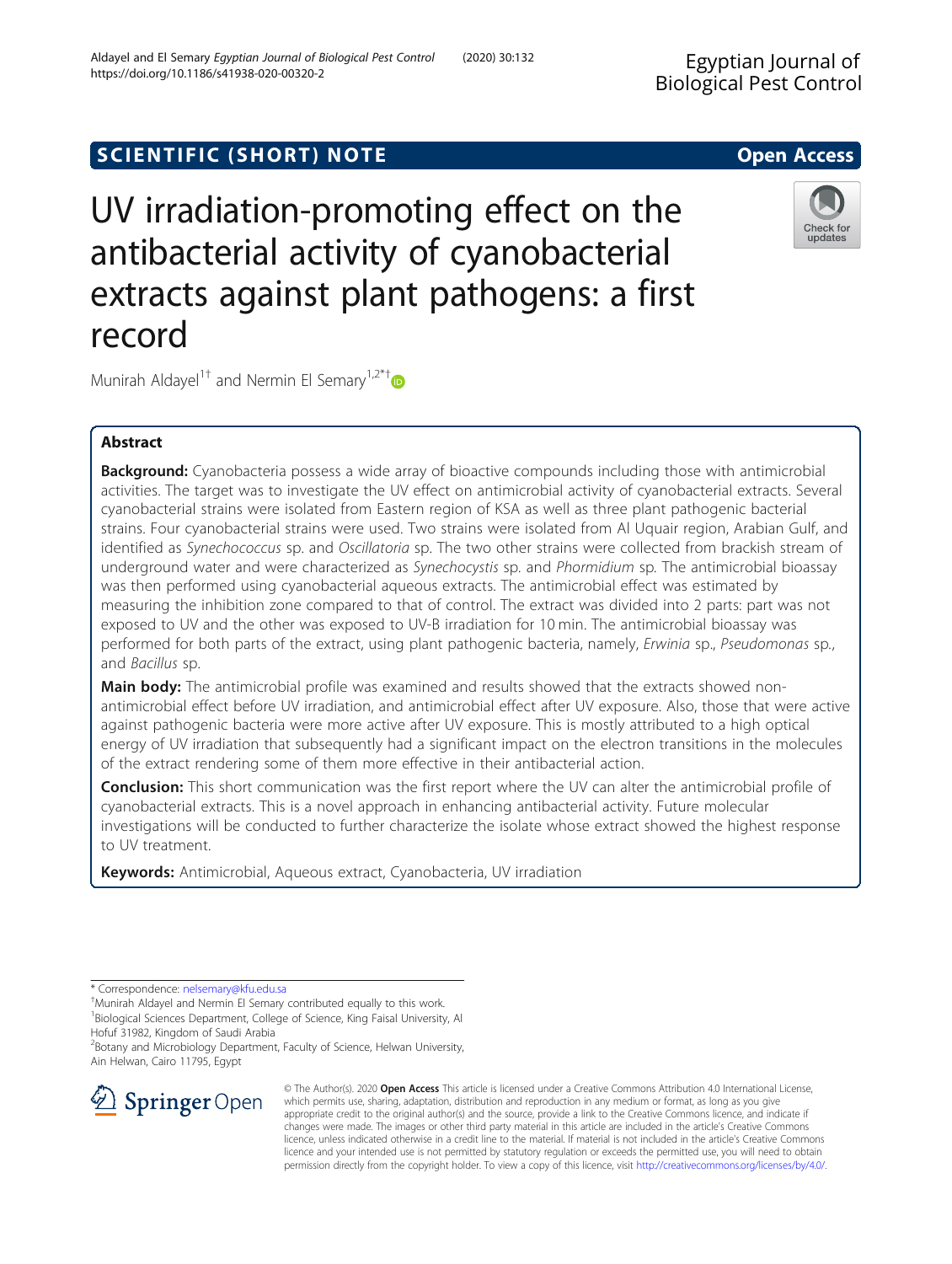## Background

UV is an electromagnetic radiation that is transmitted in waves of varying wavelengths and frequencies (Tsoulfanidis [1995](#page-3-0)). Ultraviolet radiation is mostly non-ionizing except for under certain conditions on some molecules (Kovács and Keresztes [2002](#page-3-0)). UV radiation can be divided into UV-A (315-400 mμ), UV-B (280-315 mμ), and UV-C (190-280 mμ) (Pattanaik et al. [2007](#page-3-0)). UV-A can cause lipid peroxidation, chlorophyll photo-bleaching, and inhibition of growth (Castenholz and Garcia-Pichel [2002\)](#page-3-0). UV-B is also harmful but can be absorbed partly by ozone. It inhibits synthesis of chlorophyll a, nitrogen fixation, and ATP-synthase. UV-B also directly targets DNA causing dimerization between adjacent pyrimidine bases of DNA (Castenholz and Garcia-Pichel [2002\)](#page-3-0). UV-C is strong but it does not reach the biosphere (Pattanaik et al. [2007\)](#page-3-0). The effect of UV irradiation on cyanobacterial growth was studied (Babu et al. [1998](#page-3-0)). Nevertheless, there is still not much research on the effect of UV irradiation on the production of bioactive metabolites from cyanobacteria. In that regard, El Semary et al. ([2015](#page-3-0)) demonstrated the significant effect of UV irradiation on cyanobacterial cells. UV treatment resulted in a drastic increase in the antimicrobial activity of cyanobacterial extracts. Nonetheless, the effect of UV on cyanobacterial extracts has never been studied, to the best of our knowledge. This is a novel approach in which the use of UV-B irradiation at a limited dose is tested for its ability to introduce positive change in the antimicrobial action of cyanobacterial extracts that have never been reported before. To investigate this, several extracts from marine and freshwater cyanobacterial strains were used against both gram-positive and gram-negative bacterial isolates from Al Ahsa Governorate, KSA.

This study aimed to study the effect of UV irradiation on strains from various habitats and nature.

## Material and methods

## Cyanobacterial extracts

Water samples were collected from marine (Al Uqair coast, Eastern Province, Al Ahsa, KSA) and freshwater habitats (canals fed from underground brackish water, Al Ahsa Governorate, KSA). Samples were examined by light microscopy, and cyanobacterial cells were isolated and cultured using F/2 for marine cyanobacteria (Guillard and Ryther [1962\)](#page-3-0) and Bold's medium (Stein [1980](#page-3-0)) for brackish cyanobacteria. Cyanobacterial cultures were purified according to standard techniques and monospecific cultures were established. About 0.5 g of fresh biomass was ground in 5 ml water and centrifuged where the extract was taken and condensed to 1 ml.

## Bacterial strains

Three pathogenic bacterial strains were isolated according to standard microbiological techniques from local crops. The pathogenic bacterium, *Erwinia* sp., was isolated from infected pear whereas a pathogenic strain identified as Pseudomonas sp. was isolated from infected tomato (Gram-negative bacteria) as well as another strain, Bacillus sp. (Gram-positive bacteria).

#### Antibacterial bioassay

Sensitivity of pathogenic strains to the extracts was assessed by using the modified Kirby Bauer Disk Diffusion Susceptibility method (Bauer et al. [1966](#page-3-0)). Whatman No. 1 sterilized-paper disks were saturated with 30 μl of extracts. Disks were dried and placed on the surface of the inoculated medium. The plates were then kept for 2 h at 4 °C to ensure the diffusion of the bioactive material, and then were incubated at 37 °C. Disks containing 30 μl of water were left to evaporate and used as negative control.

### UV treatment

The cabinet radiates UVB type (280 nm) and the sample located 25 cm from the UV lamp. The exposure continued for 10 min. UVP device (California 91786).

## Results and discussion

Four cyanobacterial isolates were purified and cultured. The isolates were identified using a light microscopy. Table 1 showed the phenotypic characteristics of those isolates which are from diverse habitats and exhibit morphological differences. With regard to antimicrobial bioassay, it was performed before and after exposure of cyanobacterial extracts to UV. Table [2](#page-2-0) showed the antimicrobial profile from different cyanobacterial extracts before and after UV exposure. The extracts were ineffective against Pseudomonas sp. before UV exposure. However, they were effective as an antibacterial agent after exposure. Similarly, the extracts had no or little effect on the two other pathogenic bacteria. Nonetheless, they had potent antimicrobial activity after UV exposure. Negative control in all cases yielded a null (0 cm) inhibition zone.

Table 1 The cyanobacterial isolates used in the antimicrobial screening as sources of aqueous extract

| Name              | Habitat        | Morphology                                 |
|-------------------|----------------|--------------------------------------------|
| Phormidium sp.    | Brackish water | Unbranched filamentous, non-heterocystous  |
| Synechocystis sp. | Brackish water | Coccoid unicellular                        |
| Synechococcus sp. | Marine         | Coccoid unicellular                        |
| Oscillatoria sp.  | Marine         | Filamentous, non-heterocystous, unbranched |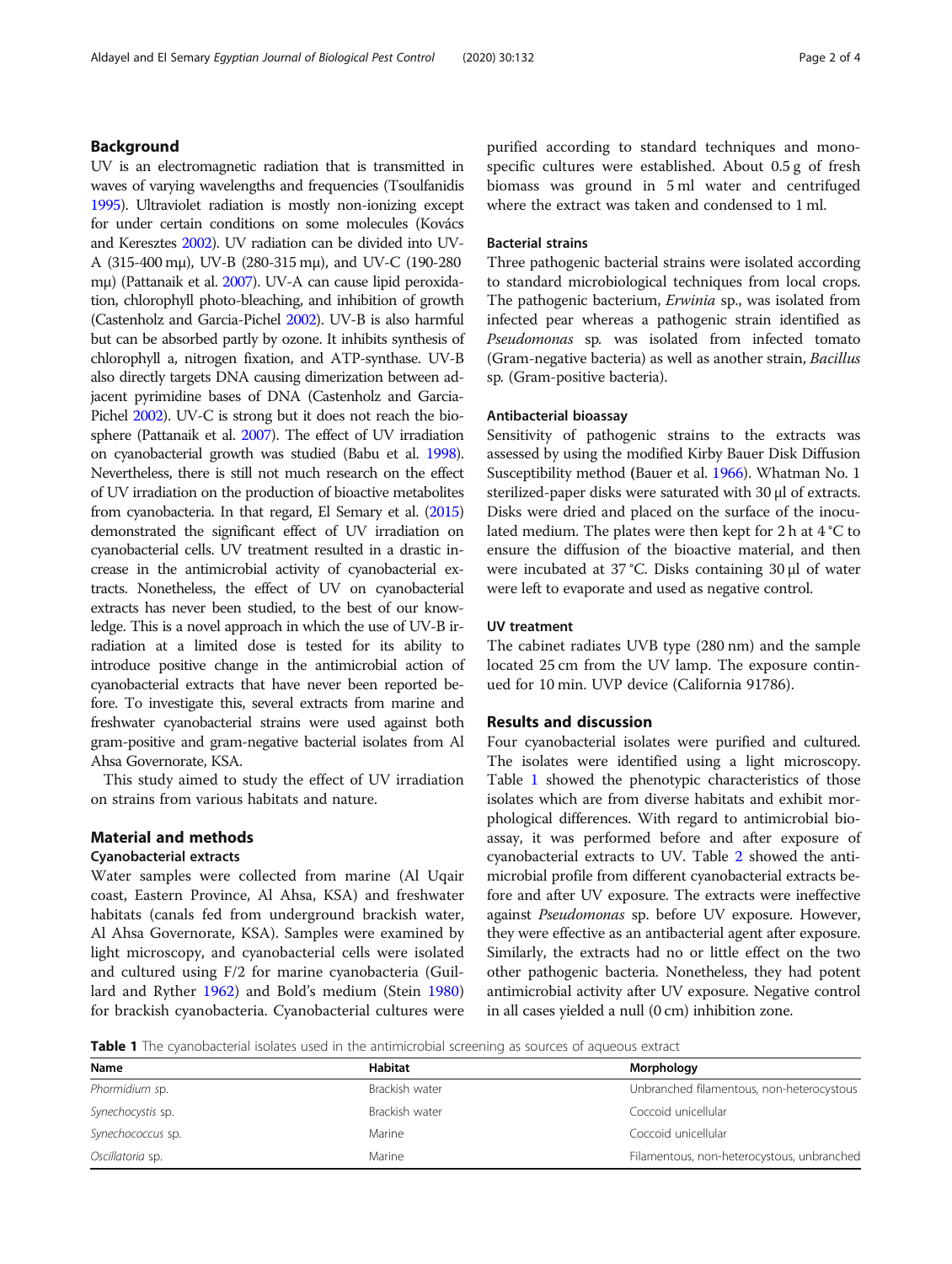| <b>Bacterial pathogen</b> | Cyanobacterial extract | Inhibition zone before exposure | Inhibition zone after exposure |
|---------------------------|------------------------|---------------------------------|--------------------------------|
| Erwinia sp.               | Phormidium sp.         | $0.0 \pm 0.0$                   | $1.1 \pm 0.1$                  |
|                           | Synechocystis sp.      | $0.9 + 0.1$                     | $1.2 \pm 0.1$                  |
|                           | Synechococcus sp.      | $0.0 \pm 0.0$                   | $0.9 \pm 0.1$                  |
|                           | Oscillatoria sp.       | $0.0 \pm 0.0$                   | $0.9 \pm 0.1$                  |
| Pseudomonas sp.           | Phormidium sp.         | $0.0 \pm 0.0$                   | $1.0 \pm 0.1$                  |
|                           | Synechocystis sp.      | $0.0 \pm 0.0$                   | $1.0 \pm 0.1$                  |
|                           | Synechococcus sp.      | $0.0 \pm 0.0$                   | $0.8 \pm 0.1$                  |
|                           | Oscillatoria sp.       | $0.0 \pm 0.0$                   | $1.0 \pm 0.1$                  |
| Bacillus sp.              | Phormidium sp.         | $0.0 \pm 0.0$                   | $1.1 \pm 0.1$                  |
|                           | Synechocystis sp.      | $1.0 \pm 0.1$                   | $1.5 \pm 0.1$                  |
|                           | Synechococcus sp.      | $0.0 \pm 0.0$                   | $0.8 \pm 0.1$                  |
|                           | Oscillatoria sp.       | $0.6 \pm 0.1$                   | $0.9 \pm 0.1$                  |

<span id="page-2-0"></span>Table 2 The inhibition zone before and after UV exposure

UV radiation has mutagenic and carcinogenic effects and although it is mostly non-ionizing, it probably causes photochemical changes. It causes damage of enzymes and cellular components as it causes oxidative stress via increasing reactive oxygen (Castenholz and Garcia-Pichel [2002](#page-3-0)). Cyanobacteria, however, developed several strategies to counteract the harmful effect of UV. Cyanobacteria overcome its effect by producing specific secondary metabolites such as myosporin-like amino acid (Holzinger and Lütz [2006](#page-3-0)) and scytonemin (El Semary and Khalif [2016](#page-3-0)). The antimicrobial effect of cyanobacterial extracts may be due to many reasons including cell membrane damage of pathogenic bacteria, protein damage, and oxidative damage by increasing reactive oxygen or by DNA interference (El Semary et al. [2015](#page-3-0)). Nonetheless, no reports are available on the effect of UV on cyanobacterial extracts. The interest in extracts stem from the need to induce chemical changes without mutagenizing the original source of extracts, i.e., cyanobacterial cells thereby establishing genetically modified organisms of unpredictable impact. It is highly likely that aqueous extracts have bioactive compounds that when receiving UV can be modified further and achieve a high antimicrobial impact on pathogenic bacteria. Nonetheless, the effect of UV on extracts had never been studied on cyanobacterial extract. However, Abd-Allah et al. ([2018](#page-3-0)) used UV on extracts from Datura metel L. and the extracts were evaluated against 3 strains of pathogenic bacteria. They found that wavelength of 250-280 nm had high optical energy and subsequently had a significant impact on the electron transitions from  $(π<sup>*</sup>_ n)$ and also  $(\pi - \pi^*)$ . The extracts were even more potent and had a great antimicrobial effect (Table 2). Similarly, it was found that the antimicrobial profile was changed and actually improved when extracts were exposed to UV.

From the aforementioned facts, the exposure in case of cyanobacterial cells to UV can be mutagenic and the extent of it can vary from one strain to another (Neelam and Rai [2003\)](#page-3-0) as well as being highly unpredictable. Thereby, it was recommended to use cyanobacterial extracts instead as this approach will result in enhanced antimicrobial activity without mutagenically modifying the cyanobacterial cells with UV irradiation. The enhancing effect was on extracts for isolates of diverse morphology and nature. This only emphasizes the wide potential of that approach and its applicability on diverse strain types. Hence, further exploration/exploitation of this approach on different microorganisms with interesting attributes is recommended.

## Conclusion

This is the first report, to the best of knowledge, about the change in antimicrobial profile of the cyanobacterial extracts using UV treatment. The exposure was for cyanobacterial extract not to the cells themselves. This is a novel application where the extracts themselves are modified without mutagenically altering the cyanobacteria, thereby causing less hazards and giving rapid enhancement in antibacterial activity.

#### Abbreviation

DNA: Deoxy ribonucleic acid; KSA: Kingdom of Saudi Arabia; UV: Ultraviolet

#### Acknowledgements

The authors would like to acknowledge the support of King Faisal University, Al Hofuf, Al Ahsa, KSA. Post code: 31982 for conduction of research.

#### Ethical approval and consent to participate

Not applicable (no human materials, data, or participants were involved).

## Consent of publication

Not applicable

#### Authors' contributions

The two authors contributed equally to the manuscript. Professor N. El Semary was responsible for conception, work design, cyanobacterial isolation, and characterization as well as the writing up. Dr. M. Aldayel was responsible for bacterial isolation, characterization and antimicrobial bioassay,